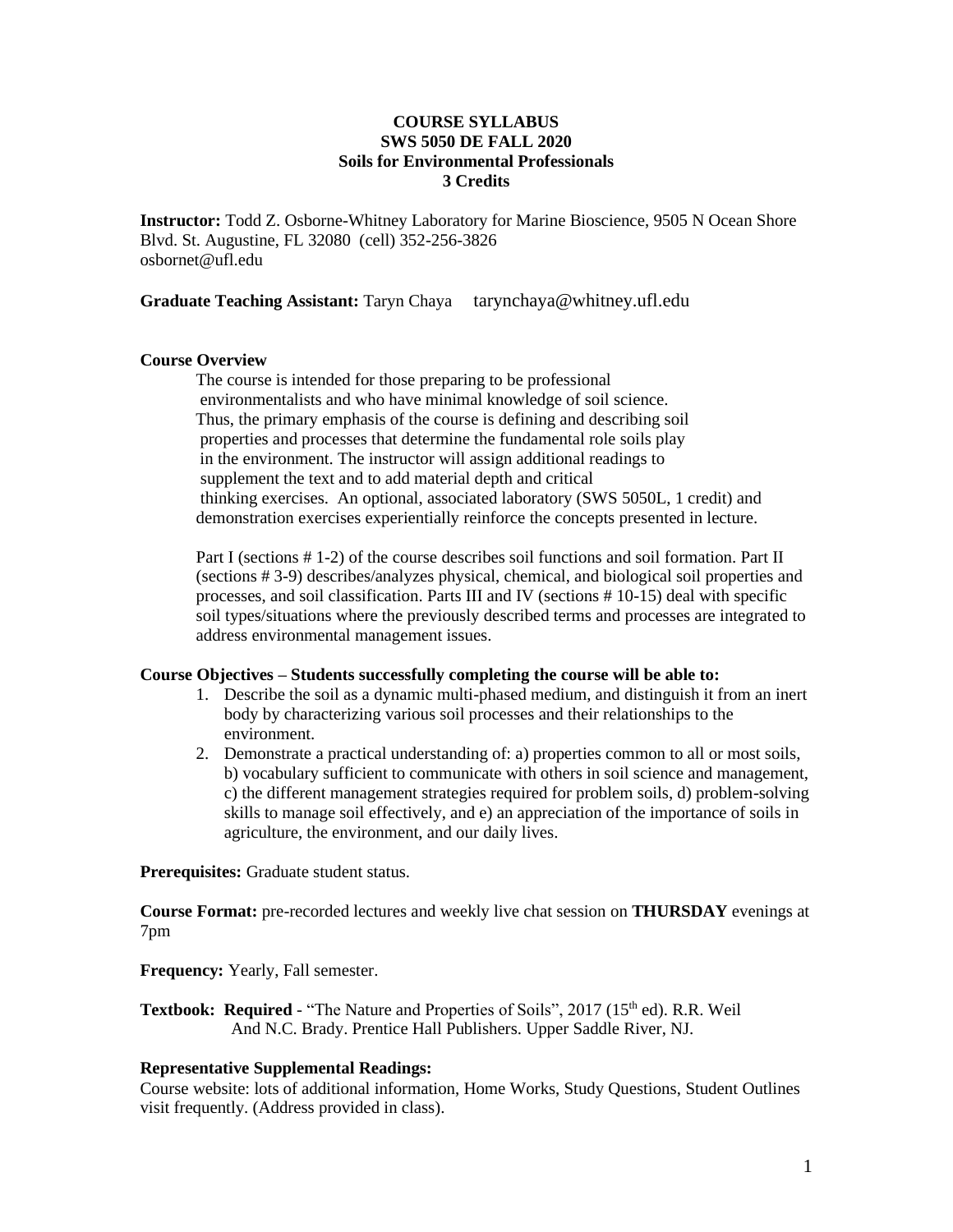### **Student Responsibilities:**

- 1. Students are expected to study the appropriate text sections and suggested outside readings in anticipation of lecture coverage
- 2. Students are expected to actively participate in chat session discussions. **Chat session attendance and engagement is strongly recommended** (and is rewarded – see below).
- 3. Students are expected to demonstrate their mastery of presented material by passing written examinations and successfully completing assigned homework.

### **Student Evaluation:**

- 1. Two examinations will be given; a mid-term (100 points) and a comprehensive final (200 points). M**ake-up exams are only authorized by instructor and must be justified and authenticated.** See UF policies at [https://catalog.ufl.edu/ugrad/current/regulations/info/attendance.aspx.](https://catalog.ufl.edu/ugrad/current/regulations/info/attendance.aspx)
- 2. Homework sets will be assigned regularly, and will be graded (total scaled value 100 points). Late homework assignments are penalized 20% per day. **You cannot pass the course unless you complete each course requirement.**

# **Grading Scale:**

Course grades will be determined by summing all scores and dividing by the maximum score possible (400 points) x 100 to obtain a percentage score:  $100-92 = A$ ,  $91-90 = A$ ,  $89-88 = B+$ ,  $87-81 = B$ ,  $80-79 = B-$ ,  $78-70 = C$ ,  $69-60 = D$ ,  $60 = F$ ail. The instructor reserves the right to **add 0-3 points to the final percentage score** on the basis of meaningful class participation, demonstrated student interest, and overall student dedication. See UF policies at

<https://catalog.ufl.edu/ugrad/current/regulations/info/grades.aspx>

# **Academic Honesty**

As a student at the University of Florida, you have committed yourself to uphold the Honor Code, which includes the following pledge: "*We, the members of the University of Florida community, pledge to hold ourselves and our peers to the highest standards of honesty and integrity."* You are expected to exhibit behavior consistent with this commitment to the UF academic community, and on all work submitted for credit at the University of Florida, the following pledge is either required or implied: *"On my honor, I have neither given nor received unauthorized aid in doing this assignment*."

It is assumed that you will complete all work independently in each course unless the instructor provides explicit permission for you to collaborate on course tasks (e.g. assignments, papers, quizzes, exams). Furthermore, as part of your obligation to uphold the Honor Code, you should report any condition that facilitates academic misconduct to appropriate personnel. It is your individual responsibility to know and comply with all university policies and procedures regarding academic integrity and the Student Honor Code. Violations of the Honor Code at the University of Florida will not be tolerated. Violations will be reported to the Dean of Students Office for consideration of disciplinary action.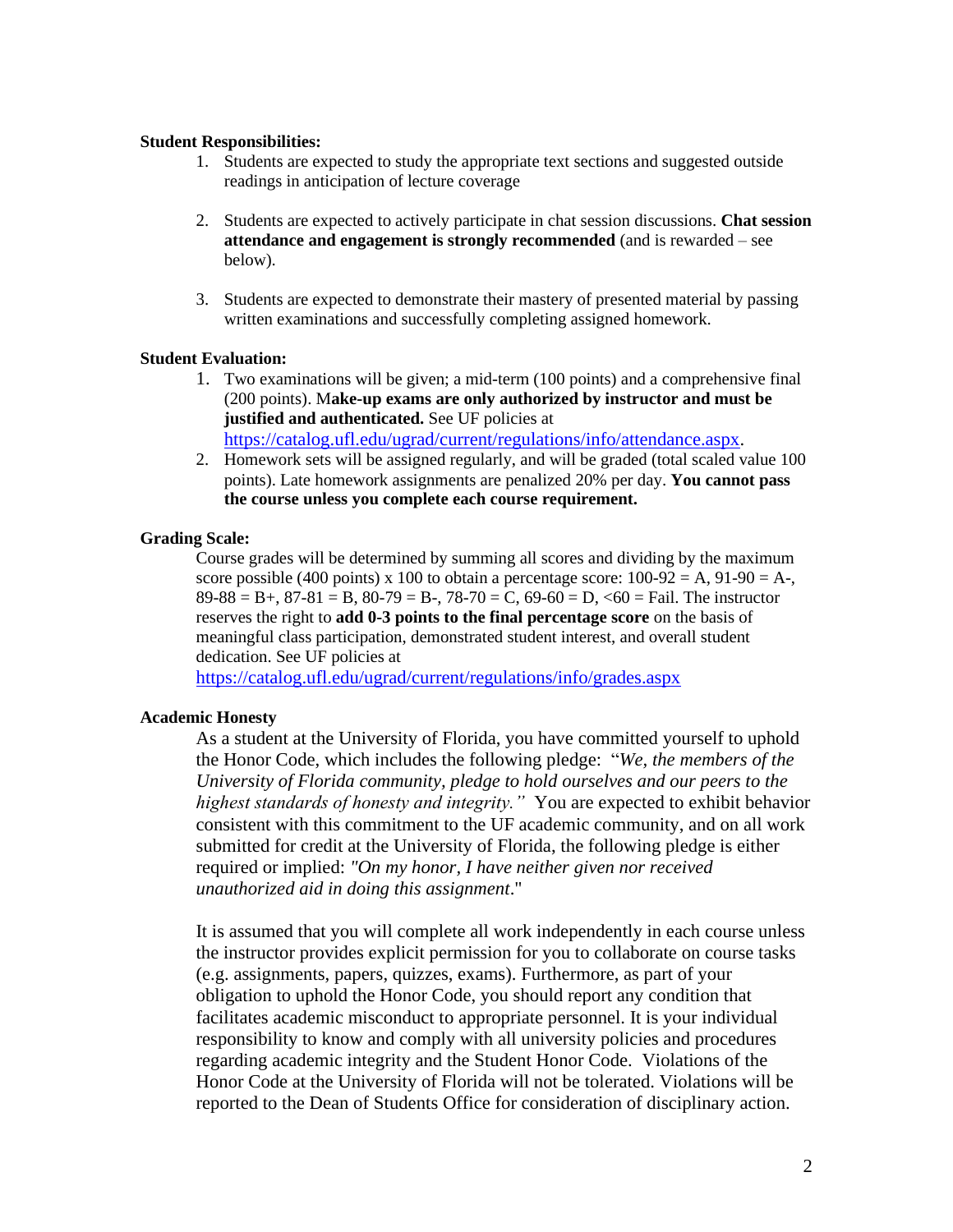For more information regarding the Student Honor Code, please see: [http://www.dso.ufl.edu/SCCR/honorcodes/honorcode.php.](http://www.dso.ufl.edu/SCCR/honorcodes/honorcode.php)

# **Software Use:**

All faculty, staff and students of the university are required and expected to obey the laws and legal agreements governing software use. Failure to do so can lead to monetary damages and/or criminal penalties for the individual violator. Because such violations are also against university policies and rules, disciplinary action will be taken as appropriate.

# **Campus Helping Resources**

Students experiencing crises or personal problems that interfere with their general well-being are encouraged to utilize the university's counseling resources. The Counseling & Wellness Center provides confidential counseling services at no cost for currently enrolled students. Resources are available on campus for students having personal problems or lacking clear career or academic goals, which interfere with their academic performance.

• *University Counseling & Wellness Center, 3190 Radio Road, 352-392-1575,* **[www.counseling.ufl.edu/cwc/](http://www.counseling.ufl.edu/cwc/)**

> Counseling Services Groups and Workshops Outreach and Consultation Self-Help Library Training Programs Community Provider Database

• *Career Resource Center,* First Floor JWRU, 392-1601, **[www.crc.ufl.edu/](http://www.crc.ufl.edu/)**

## **Services for Students with Disabilities**

The Disability Resource Center coordinates the needed accommodations of students with disabilities. This includes registering disabilities, recommending academic accommodations within the classroom, accessing special adaptive computer equipment, providing interpretation services and mediating facultystudent disability related issues. Students requesting classroom accommodation must first register with the Dean of Students Office. The Dean of Students Office will provide documentation to the student who must then provide this documentation to the Instructor when requesting accommodation. The University encourages students with disabilities to follow these procedures as early as possible in the semester.

0001 Reid Hall, 352-392-8565, **[www.dso.ufl.edu/drc/](http://www.dso.ufl.edu/drc/)**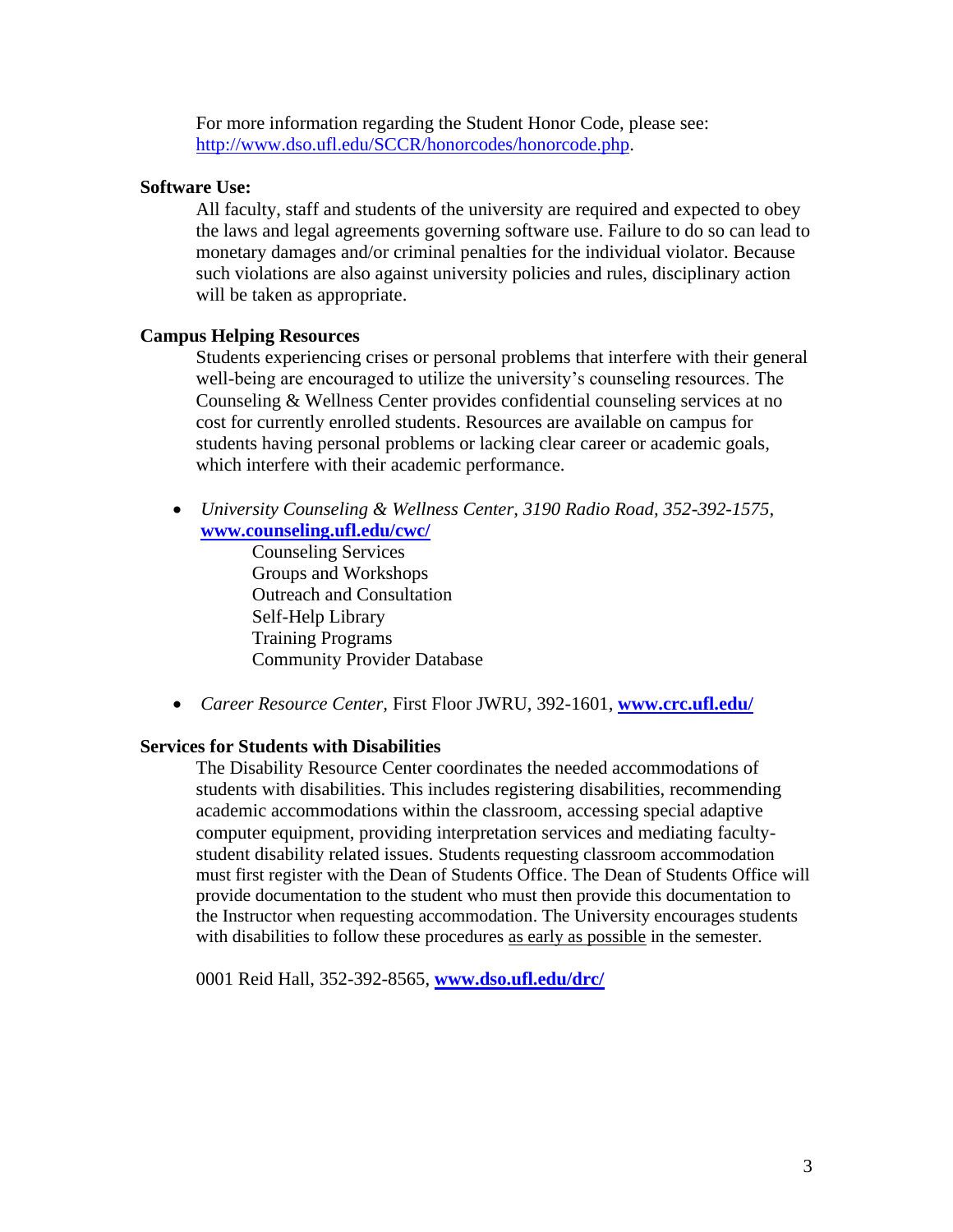# **SWS 5050 DE TOPIC OUTLINE BY SECTION / WEEK**

|      | <b>TOPIC</b>                                                  | # LECTURES     |    |
|------|---------------------------------------------------------------|----------------|----|
| I.   | <b>Overview of Soils (Week 1-2)</b>                           |                | 5  |
|      | Section 1. An Introduction to Soils                           | 3              |    |
|      | A. Functions of soils in the environment                      |                |    |
|      | B. Soil: the interface of air, water, minerals, and life      |                |    |
|      | Section 2. Soil Formation                                     | $\overline{2}$ |    |
|      | A. Weathering                                                 |                |    |
|      | B. Soil forming factors                                       |                |    |
| П.   | <b>Soil Properties/Processes (Week 3-9)</b>                   |                | 22 |
|      | Section 3. Physical properties                                | 3              |    |
|      | A. Texture                                                    |                |    |
|      | B. Structure                                                  |                |    |
|      | Section 4. Soil Water and Hydrology                           | 6              |    |
|      | A. Water movement                                             |                |    |
|      | B. Solute transport                                           |                |    |
|      | Section 5. Soil Aeration                                      | 1              |    |
|      | A. Aeration mechanisms and impacts                            |                |    |
|      | Section 6. Soil Colloids                                      | 5              |    |
|      | A. Colloid types and properties                               |                |    |
|      | B. Cation and anion exchange                                  |                |    |
|      | Section 7. The Soil Solution                                  | 2              |    |
|      | A. Importance and Composition                                 |                |    |
|      | B. Sampling                                                   |                |    |
|      | Section 8. Soil Organisms                                     | 3              |    |
|      | A. Classification and abundance                               |                |    |
|      | B. Impacts on soil properties/processes                       |                |    |
|      | Section 9. Soil Classification                                | 2              |    |
|      | EXAMPLEXAM#1                                                  |                |    |
| III. | <b>Environmental Soils and Management Issues (week 10-13)</b> |                | 9  |
|      | Section 10. Soil Acidity                                      | 3              |    |
|      | A. Development                                                |                |    |
|      | <b>B.</b> Consequences                                        |                |    |
|      | C. Management                                                 |                |    |
|      | Section 11. Saline and Sodic Soils                            | 2              |    |
|      | A. Development                                                |                |    |
|      | <b>B.</b> Consequences                                        |                |    |
|      | C.<br>Management                                              |                |    |
|      | Section 12. Anaerobic Soils                                   | $\overline{2}$ |    |
|      | A. Development                                                |                |    |
|      | Characteristics<br>B.                                         |                |    |
|      | Section 13. Soil Pollution                                    | 2              |    |
| IV.  | <b>Exemplary Biogeochemical Reactions (Week 14-15)</b>        |                | 6  |
|      | Section 14. Nitrogen                                          | 3              |    |
|      | Section 15. Phosphorus                                        | 3              |    |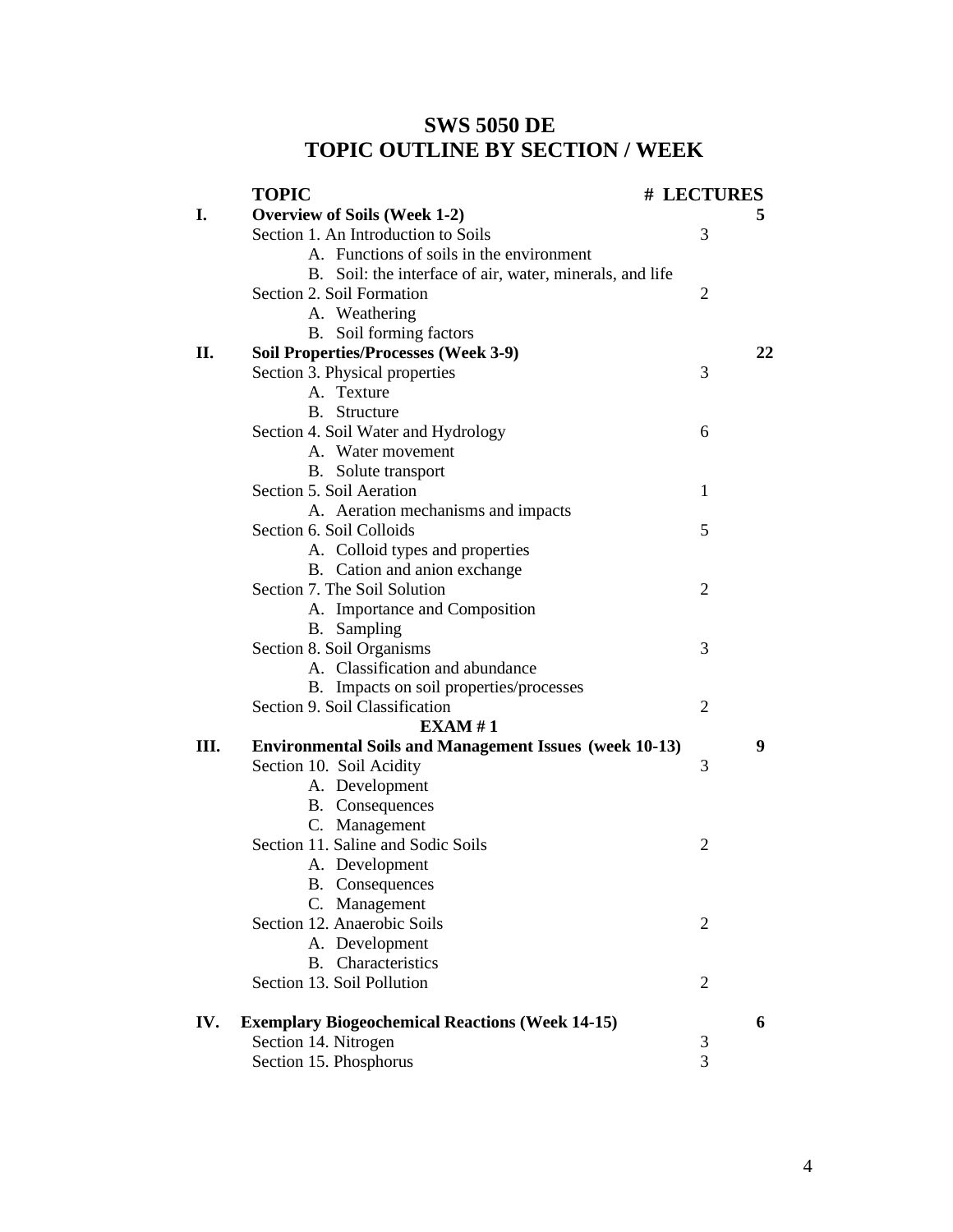# **SWS 5050 DE Topic Outline and Schedule FALL 2020**

| Week 1                                                                              |                             |
|-------------------------------------------------------------------------------------|-----------------------------|
| Section I. Introduction to Soils<br>Chat Session 1 9/3 at 7pm                       | NO HOMEWORK DUE             |
| Week 2                                                                              |                             |
| Section II. Soil Formation<br>Chat Session 2 9/10 at 7pm                            | HOMEWORK 1 and 2 Due 6:59pm |
| Week 3                                                                              |                             |
| Section III. Physical Properties<br>Chat Session 3 9/17 at 7pm                      | HOMEWORK 3 Due 6:59pm       |
| Week 4                                                                              |                             |
| Section IV. Soil Water/Hydrology<br>Chat Session 4 9/24 at 7pm                      | HOMEWORK 4 Due 6:59pm       |
| Week 5                                                                              |                             |
| Section IV Soil Water/Hydrology Cont<br>Chat Session 5 10/1 at 7pm                  | HOMEWORK 5 Due 6:59pm       |
| Week 6                                                                              |                             |
| Section V. Soil Aeration<br>Section VI. Soil Colloids<br>Chat Session 6 10/8 at 7pm | HOMEWORK 6 Due 6:59pm       |
| Week 7                                                                              |                             |
| Section VI. Soil Colloids Cont<br>Chat Session 8 10/15 at 7pm                       | HOMEWORK 7 Due 6:59pm       |
| Week 8                                                                              |                             |
| Section VII. Soil Solution                                                          | HOMEWORK 8 Due 6:59pm       |
| Section IX. Soil Classification<br>Chat Session 8 10/22 at 7pm                      |                             |
| Week 9                                                                              |                             |
| Section IX. Soil Classification Cont<br>Section VIII. Soil Organisms                | HOMEWORK 9 6:59pm           |
| Chat Session 9 10/29 at 7pm                                                         |                             |